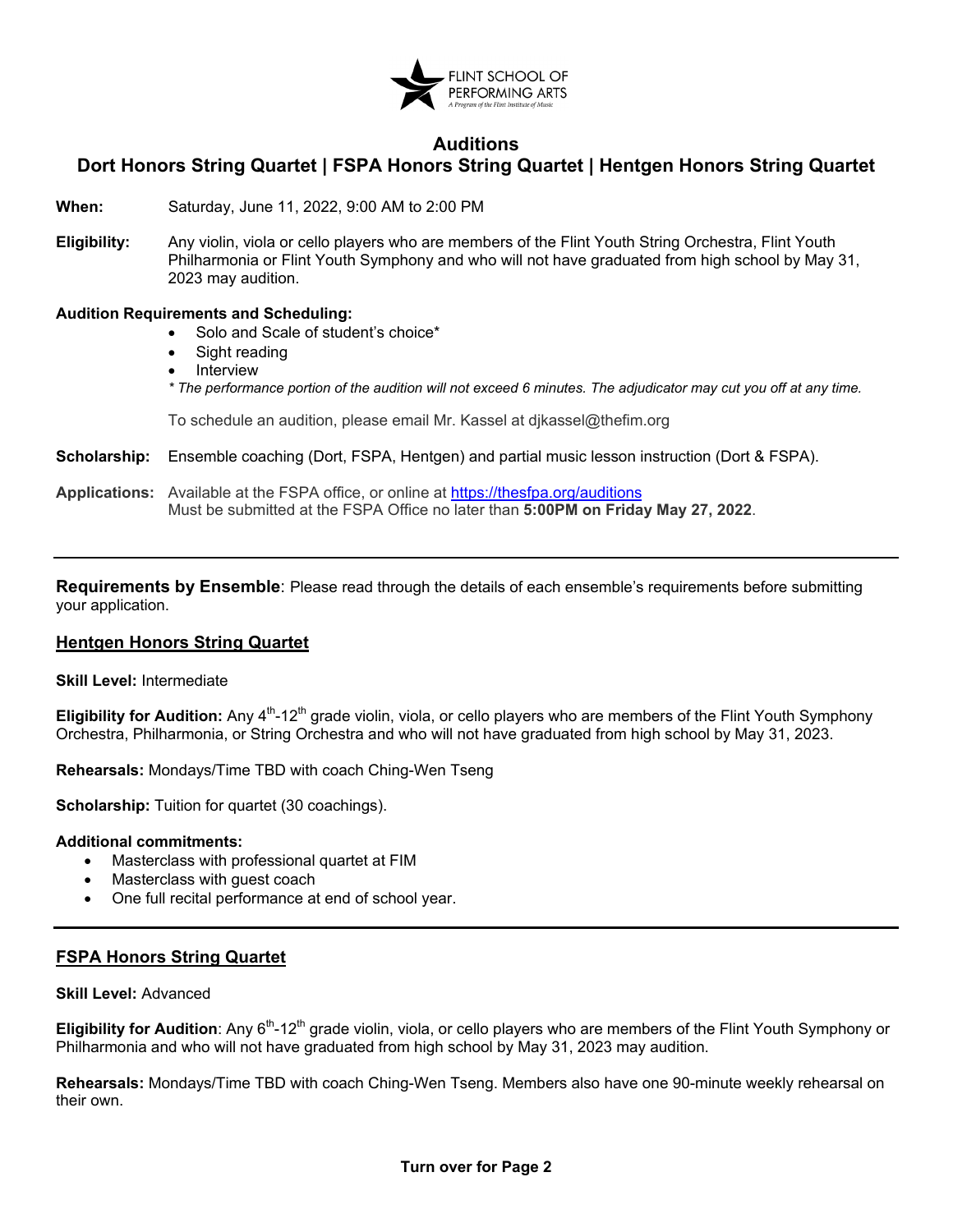**Scholarship:** Provides tuition for quartet (32 coachings) & 45-minute music lessons with an FSPA instructor. Quartet members must take music lessons (on their quartet instrument) throughout the school year.

## **Additional Commitments**:

- MASTA Competition
- Attend a chamber music performance
- Perform prior to a Flint Youth Philharmonia concert
- Masterclass with professional quartet at FIM
- Masterclass with guest coach
- Perform one full recital at end of school year

## **Dort Honors String Quartet**

#### **Skill Level**: Advanced

**Eligibility for Audition:** Any 9<sup>th</sup>-12<sup>th</sup> grade violin, viola, or cello players who are members of the Flint Youth Symphony Orchestra and who will not have graduated from high school by May 31, 2023 may audition.

**Rehearsals:** Mondays/Time TBD with coach Ching-Wen Tseng. Members also have one 90-minute weekly rehearsals on their own

**Scholarship**: Provides tuition for quartet (32 coachings) & 1-hour music lessons with an FSPA instructor. Quartet students must take music lessons (on their quartet instrument) throughout the school year.

## **Additional Commitments:**

- MASTA competition
- *Seeing Stars!* Benefit
- Attend a chamber music performance
- Perform at FIM Annual Auction, prior to FSO Nutcracker & Subscription Concerts, & various Music on the Move community events
- Perform prior to an FYSO concert
- Masterclass with professional quartet at FIM
- Masterclass with guest coach
- Perform one full recital at the end of school year

**By auditioning for the above Honors String Quartets, you agree to the terms of coaching lengths, and extra rehearsal times (where applicable) and to the additional performances and coachings held during the year.**